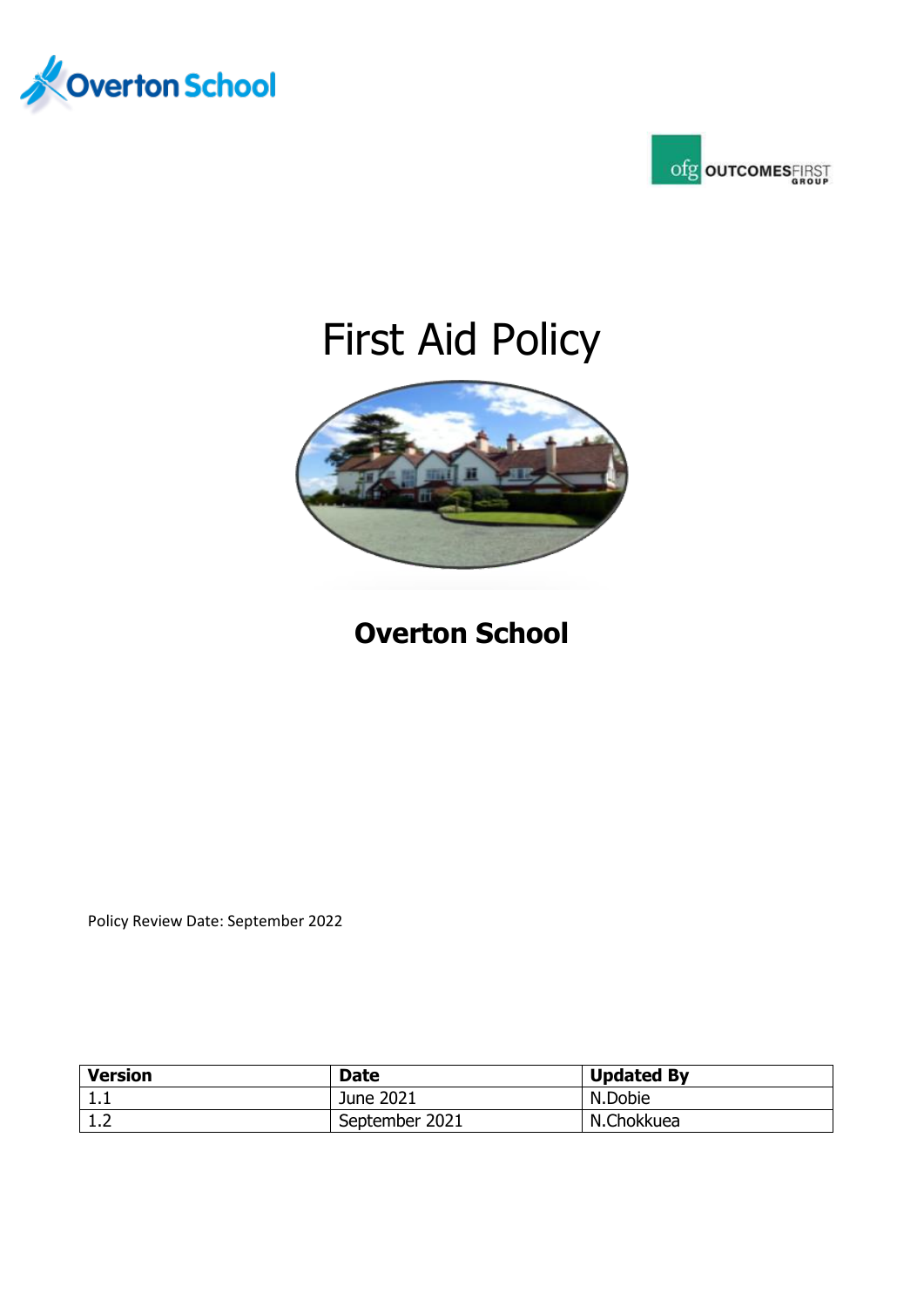



# **CONTENTS**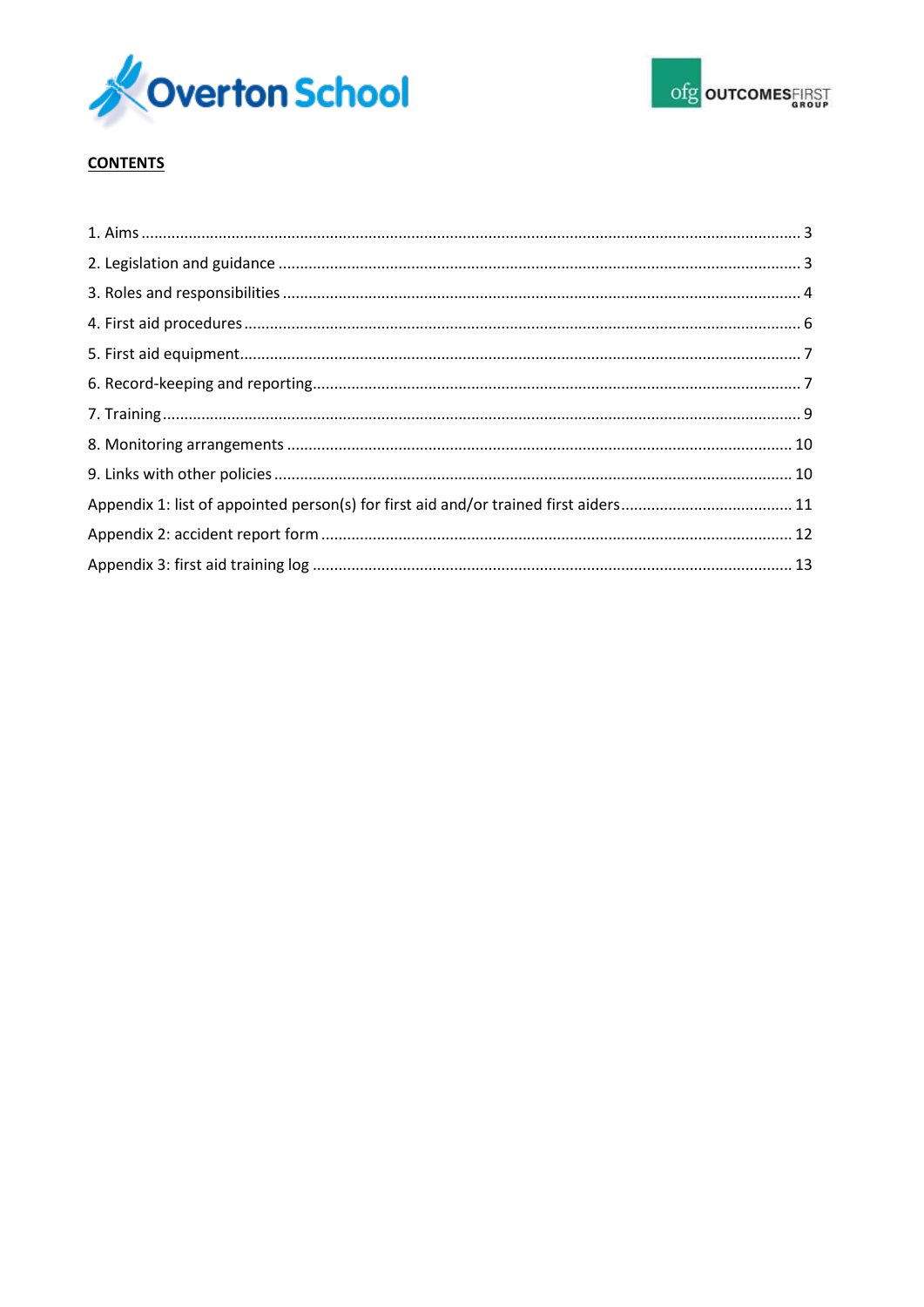



## **AIMS**

The aims of our first aid policy are to:

- Ensure the health and safety of all staff, pupils and visitors
- Ensure that staff and governors are aware of their responsibilities with regards to health and safety
- Provide a framework for responding to an incident and recording and reporting the outcomes

## **1. LEGISLATION AND GUIDANCE**

This policy is based on advice from the Department for Education on [first aid in schools](https://www.gov.uk/government/publications/first-aid-in-schools) and [health and](https://www.gov.uk/government/publications/health-and-safety-advice-for-schools)  [safety in schools,](https://www.gov.uk/government/publications/health-and-safety-advice-for-schools) and the following legislation:

- [The Health and Safety \(First Aid\) Regulations 1981,](http://www.legislation.gov.uk/uksi/1981/917/regulation/3/made) which state that employers must provide adequate and appropriate equipment and facilities to enable first aid to be administered to employees, and qualified first aid personnel
- [The Management of Health and Safety at Work Regulations 1992,](http://www.legislation.gov.uk/uksi/1992/2051/regulation/3/made) which require employers to make an assessment of the risks to the health and safety of their employees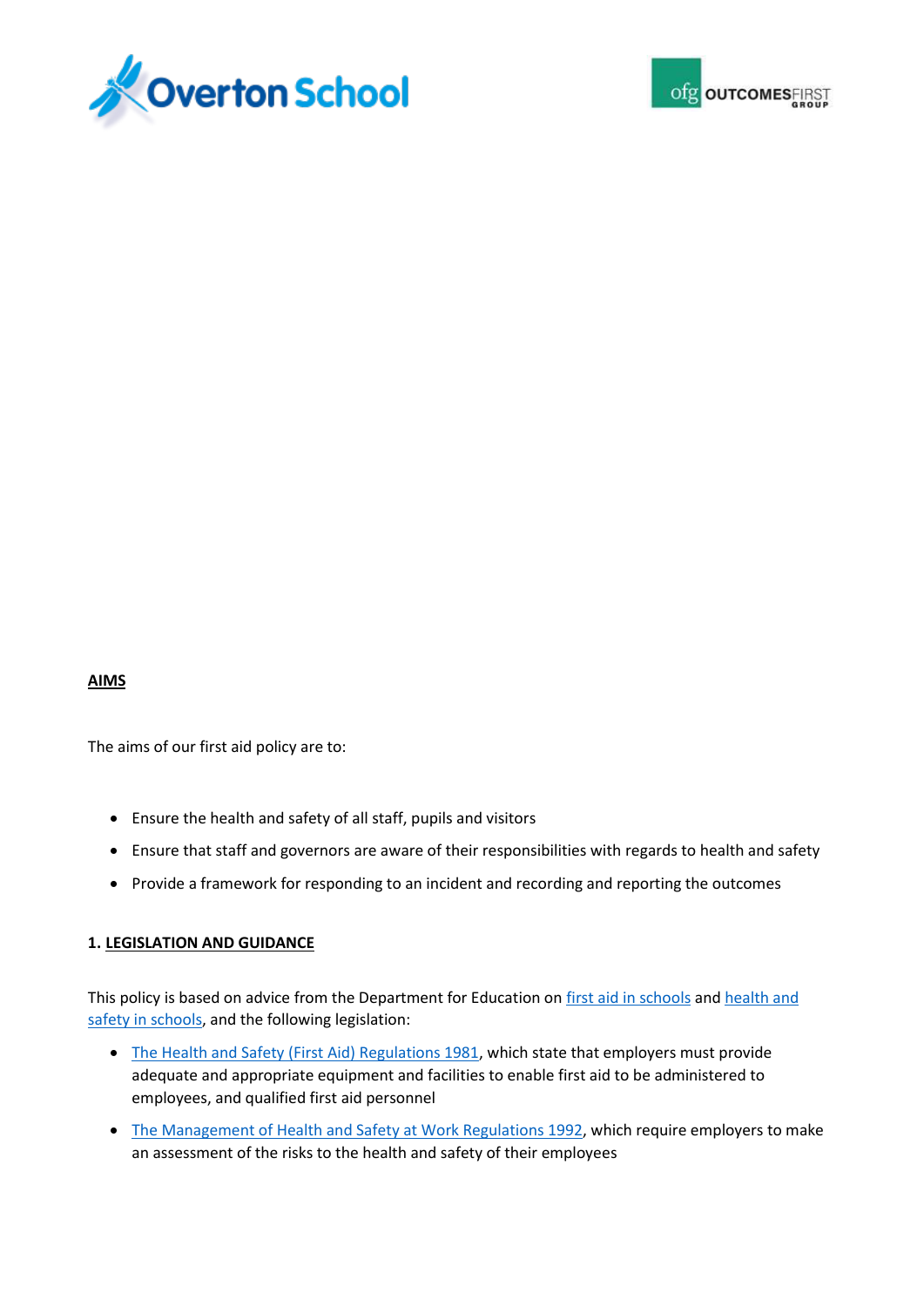

- [The Management of Health and Safety at Work Regulations 1999,](http://www.legislation.gov.uk/uksi/1999/3242/contents/made) which require employers to carry out risk assessments, make arrangements to implement necessary measures, and arrange for appropriate information and training
- [The Reporting of Injuries, Diseases and Dangerous Occurrences Regulations \(RIDDOR\) 2013,](http://www.legislation.gov.uk/uksi/2013/1471/schedule/1/paragraph/1/made) which state that some accidents must be reported to the Health and Safety Executive (HSE), and set out the timeframe for this and how long records of such accidents must be kept
- [Social Security \(Claims and Payments\) Regulations](http://www.legislation.gov.uk/uksi/1979/628) 1979, which set out rules on the retention of accident records
- [The Education \(Independent School Standards\) Regulations 2014,](http://www.legislation.gov.uk/uksi/2014/3283/schedule/made) which require that suitable space is provided to cater for the medical and therapy needs of pupils

# **2. ROLES AND RESPONSIBILITIES**

All staff are trained as First Aiders and receive Ligature training as part of OFG's training and annual refresher programme.

## 3.1 Appointed person(s) and first aiders

The school's appointed Administrator, Nicola Chokkuea is responsible for:

- Taking charge when someone is injured or becomes ill
- Ensuring there is an adequate supply of medical materials in first aid kits, and replenishing the contents of these kits
- Ensuring that an ambulance or other professional medical help is summoned when appropriate

First aiders are trained and qualified to carry out the role (see section 7) and are responsible for:

- Acting as first responders to any incidents; they will assess the situation where there is an injured or ill person, and provide immediate and appropriate treatment
- Sending pupils home to recover, where necessary
- Filling in an accident report on the same day, or as soon as is reasonably practicable, after an incident (see the template in appendix 2)
- Keeping their contact details up to date

Our school's appointed person(s) and first aiders are listed in appendix 1. Their names will also be displayed prominently around the school.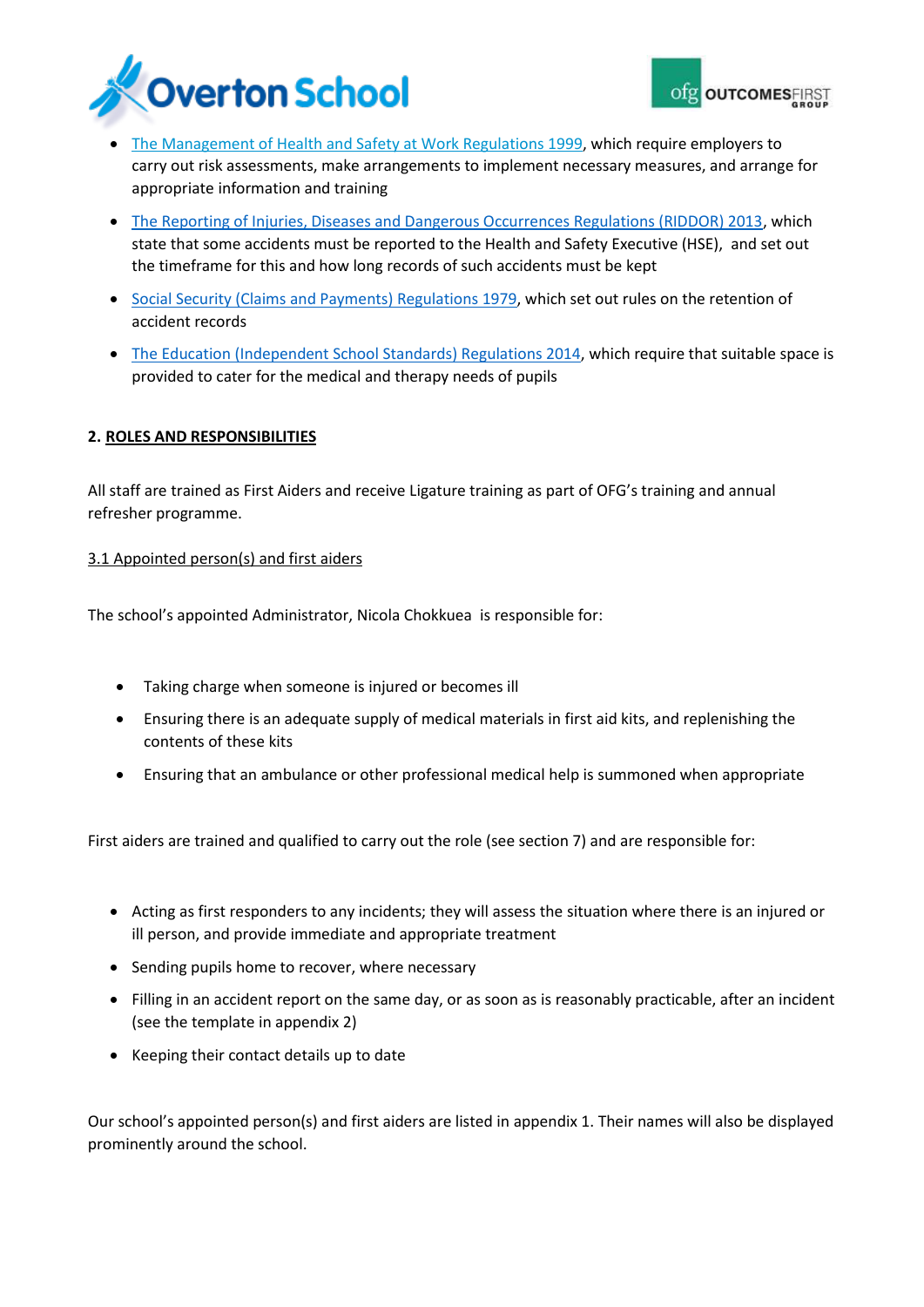



# 3.2 The governing board

Outcomes First Group has ultimate responsibility for health and safety matters in the school, but delegates responsibility for the strategic management of such matters to the school's governing board. The governing board delegates operational matters and day-to-day tasks to the Head of School and staff members.

## 3.3 The governing board

The governing board has ultimate responsibility for health and safety matters in the school, but delegates operational matters and day-to-day tasks to the Head of School and staff members.

## 3.4 The principal

The Head of School is responsible for the implementation of this policy, including:

- Ensuring that an appropriate number of appointed persons and trained first aid personnel are present in the school at all times
- Ensuring that first aiders have an appropriate qualification, keep training up to date and remain competent to perform their role
- Ensuring all staff are aware of first aid procedures
- Ensuring appropriate risk assessments are completed and appropriate measures are put in place
- Undertaking, or ensuring that managers undertake, risk assessments, as appropriate, and that appropriate measures are put in place
- Ensuring that adequate space is available for catering to the medical needs of pupils
- Reporting specified incidents to the HSE when necessary (see section 6)

## 3.5 Staff

School staff are responsible for:

- Ensuring they follow first aid procedures
- Ensuring they know who the first aiders in school are
- Completing accident reports (see appendix 2) for all incidents they attend to where a first aider is not called
- Informing the principal or their manager of any specific health conditions or first aid needs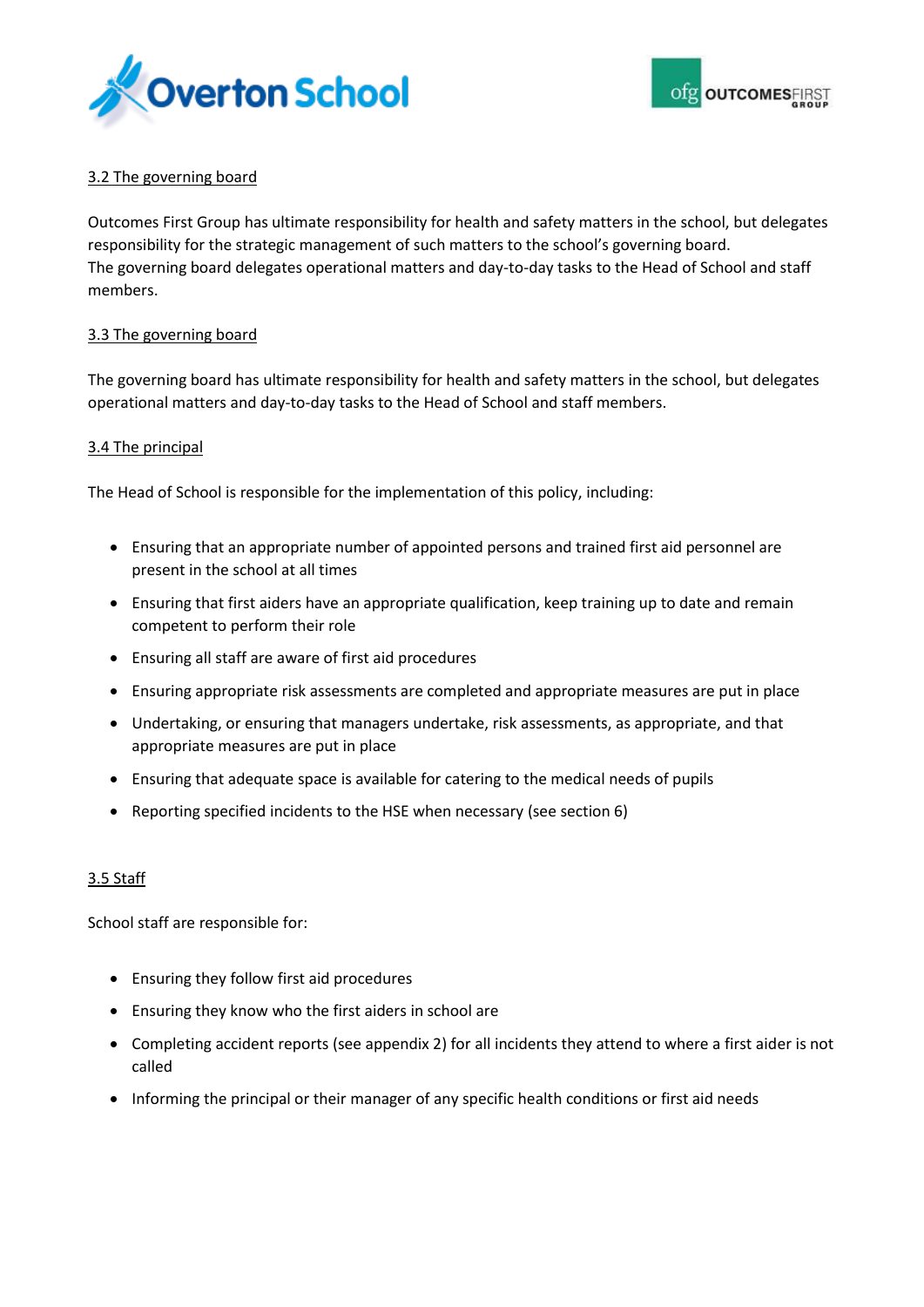



# **3. FIRST AID PROCEDURES**

# 4.1 In-school procedures

In the event of an accident resulting in injury:

- The closest member of staff present will assess the seriousness of the injury and seek the assistance of a qualified first aider, if appropriate, who will provide the required first aid treatment
- The first aider, if called, will assess the injury and decide if further assistance is needed from a colleague or the emergency services. They will remain on scene until help arrives
- The first aider will also decide whether the injured person should be moved or placed in a recovery position
- If the first aider judges that a pupil is too unwell to remain in school, parents/carers will be contacted and asked to collect their child. Upon their arrival, the first aider will recommend next steps to the parents
- If emergency services are called, the Head of School, Nicola Chokkuea will contact parents immediately
- The first aider will complete an accident report form on the same day or as soon as is reasonably practical after an incident resulting in an injury

## 4.2 Off-site procedures

When taking pupils off the school premises, staff will ensure they always have the following:

- A school mobile phone
- A portable first aid kit
- Information about the specific medical needs of pupils
- Parents' contact details

Risk assessments will be completed by teaching staff prior to any educational visit that necessitates taking pupils off school premises. Risk assessments are reviewed by SLT.

There will always be at least one first aider on school trips and visits.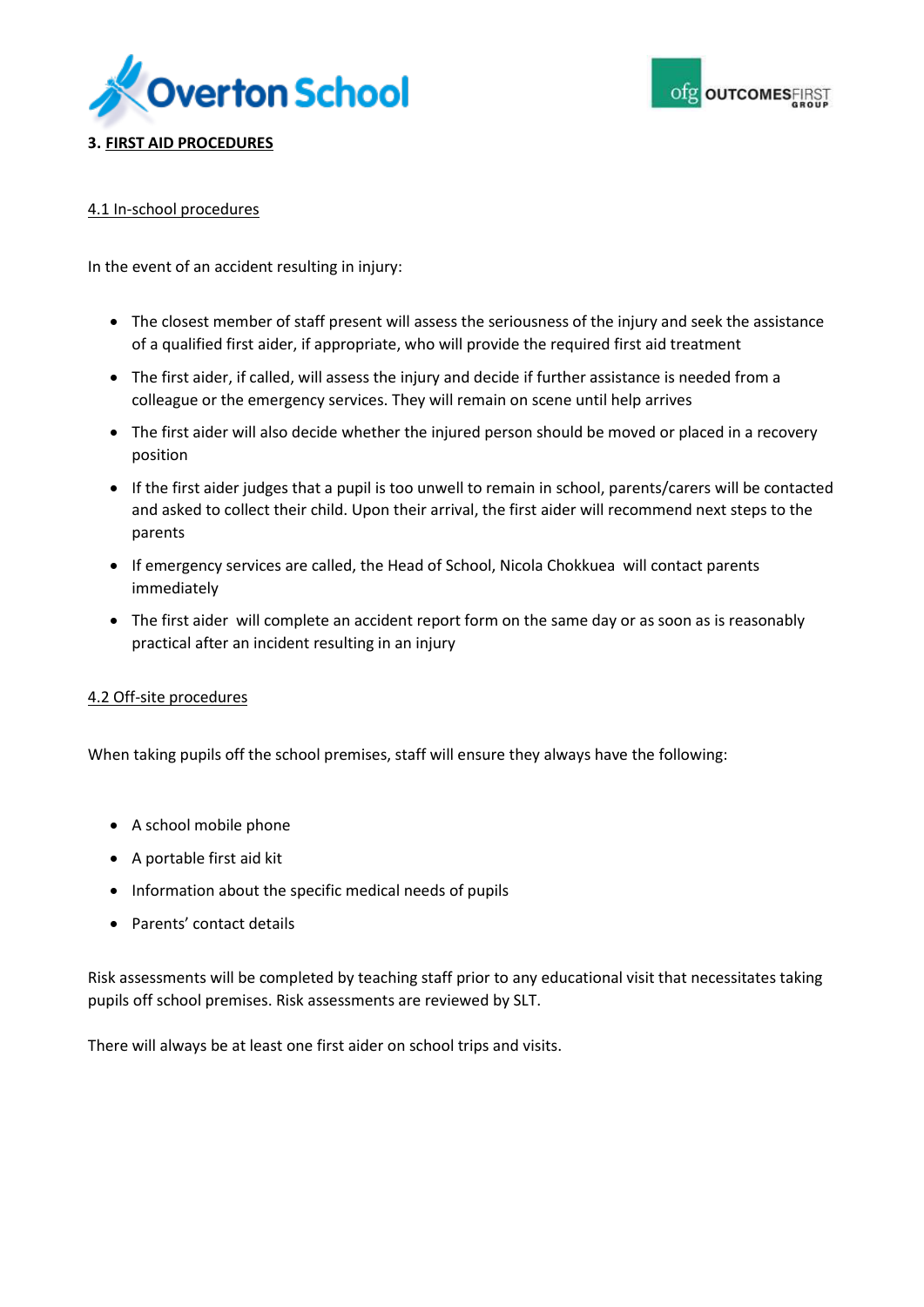



# **4. FIRST AID EQUIPMENT**

A typical first aid kit in our school will include the following:

- A leaflet with general first aid advice
- Regular and large bandages
- Eye pad bandages
- Triangular bandages
- Adhesive tape
- Safety pins
- Disposable gloves
- Antiseptic wipes
- Plasters of assorted sizes
- Scissors
- Cold compresses
- Burns dressings

No medication is kept in first aid kits.

First aid kits are stored in:

- The medical room
- Reception (at the desk)
- Hopton
- Grange 1
- School vehicles

## **5. RECORD-KEEPING AND REPORTING**

## 6.1 First aid and accident record book

 An accident form will be completed by the first aider/relevant member of staff on the same day or as soon as possible after an incident resulting in an injury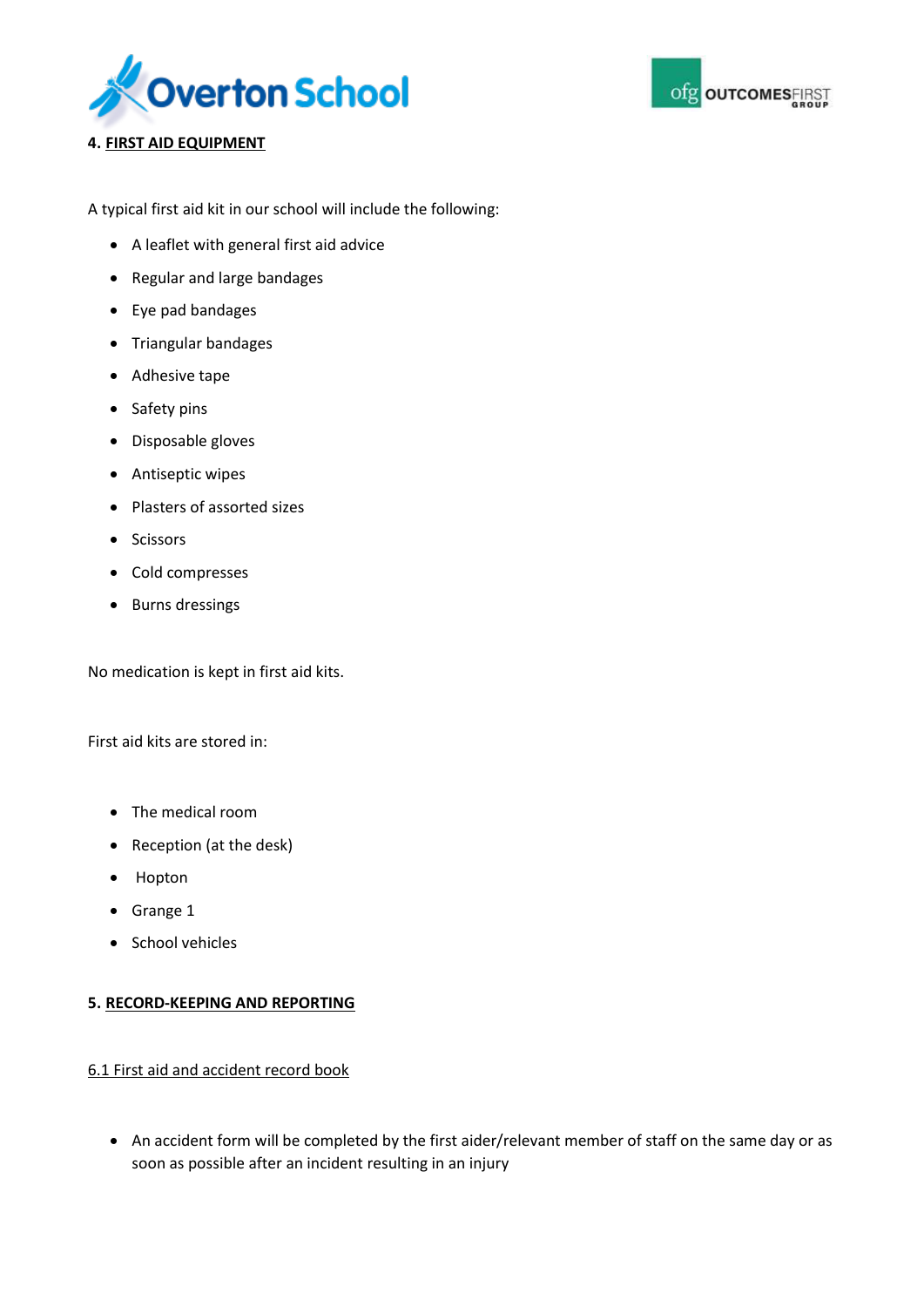



- As much detail as possible should be supplied when reporting an accident, including all of the information included in the accident form at appendix 2
- A copy of the accident report form will also be added to the pupil's educational record by the Head of School, Nicola Chokkuea
- Records held in the first aid and accident book will be retained by the school for a minimum of 3 years, in accordance with regulation 25 of the Social Security (Claims and Payments) Regulations 1979, and then securely disposed of *after 5 years of leaving school.*

# 6.2 Reporting to the HSE

The Head of School, Nicola Chokkuea will keep a record of any accident which results in a reportable injury, disease, or dangerous occurrence as defined in the RIDDOR 2013 legislation (regulations 4, 5, 6 and 7).

The Head of School, Nicola Chokkuea will report these to the Health and Safety Executive as soon as is reasonably practicable and in any event within 10 days of the incident.

Reportable injuries, diseases or dangerous occurrences include:

- Death
- Specified injuries, which are:
	- o Fractures, other than to fingers, thumbs and toes
	- o Amputations
	- o Any injury likely to lead to permanent loss of sight or reduction in sight
	- $\circ$  Any crush injury to the head or torso causing damage to the brain or internal organs
	- o Serious burns (including scalding)
	- o Any scalping requiring hospital treatment
	- o Any loss of consciousness caused by head injury or asphyxia
	- $\circ$  Any other injury arising from working in an enclosed space which leads to hypothermia or heat-induced illness, or requires resuscitation or admittance to hospital for more than 24 hours
- Injuries where an employee is away from work or unable to perform their normal work duties for more than 7 consecutive days (not including the day of the incident)
- Where an accident leads to someone being taken to hospital
- Near-miss events that do not result in an injury, but could have done. Examples of near-miss events relevant to schools include, but are not limited to:
	- o The collapse or failure of load-bearing parts of lifts and lifting equipment
	- The accidental release of a biological agent likely to cause severe human illness
	- o The accidental release or escape of any substance that may cause a serious injury or damage to health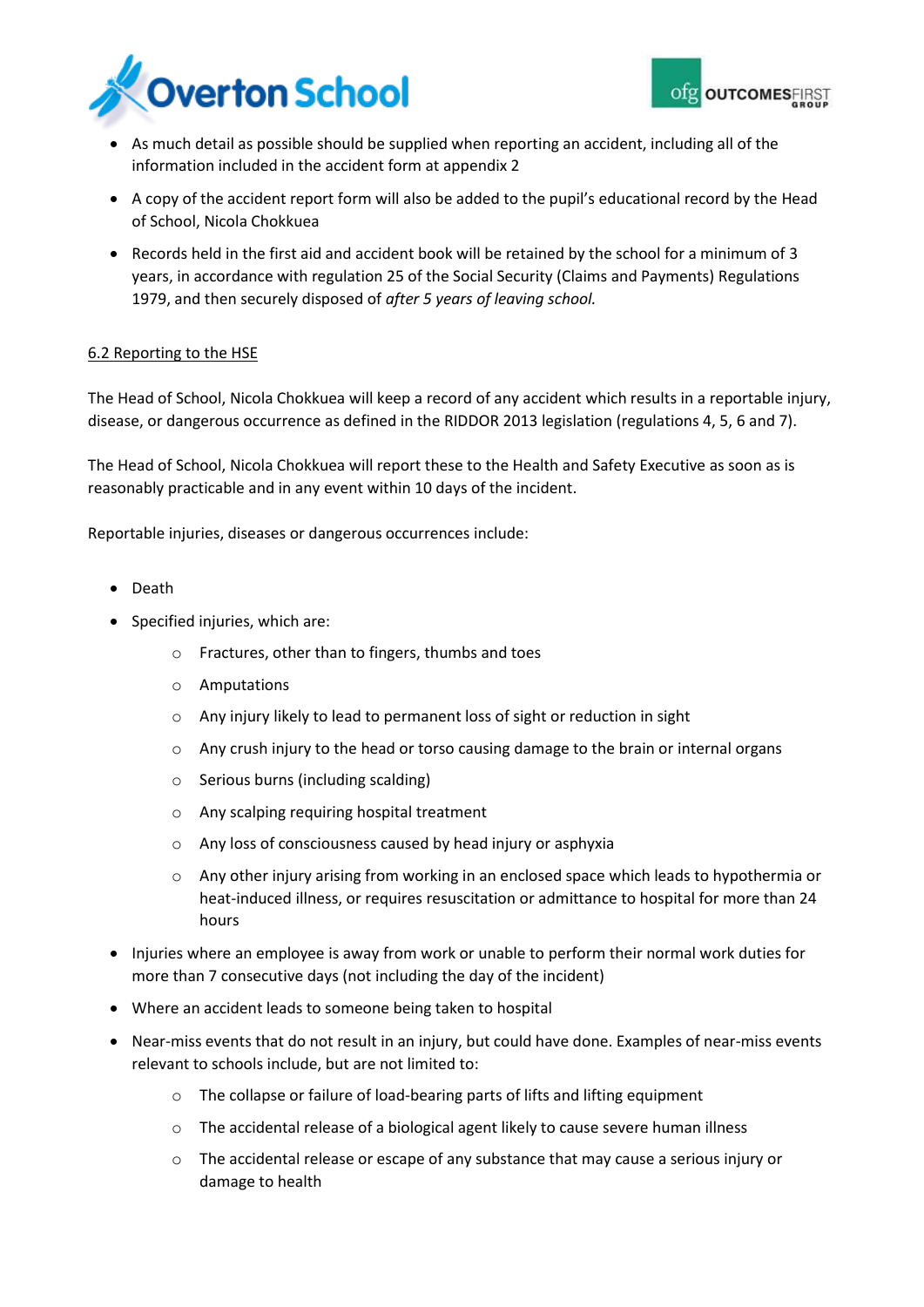



o An electrical short circuit or overload causing a fire or explosion

Information on how to make a RIDDOR report is available here:

[How to make a RIDDOR report, HSE](http://www.hse.gov.uk/riddor/report.htm)

<http://www.hse.gov.uk/riddor/report.htm>

## 6.3 Notifying parents

The Head of School, Nicola Chokkuea will inform parents of any accident or injury sustained by a pupil, and any first aid treatment given, on the same day, or as soon as reasonably practicable.

## 6.4 Reporting to Ofsted and child protection agencies

The Principal will notify Ofsted of any serious accident, illness or injury to, or death of, a pupil while in the school's care. This will happen as soon as is reasonably practicable, and no later than 14 days after the incident.

The Head of School will also notify Shropshire MASH of any serious accident or injury to, or the death of, a pupil while in the school's care.

## **6. TRAINING**

All school staff are able to undertake first aid training if they would like to.

All first aiders must have completed a training course, and must hold a valid certificate of competence to show this. The school will keep a register of all trained first aiders, what training they have received and when this is valid until (see appendix 3).

Staff are encouraged to renew their first aid training when it is no longer valid.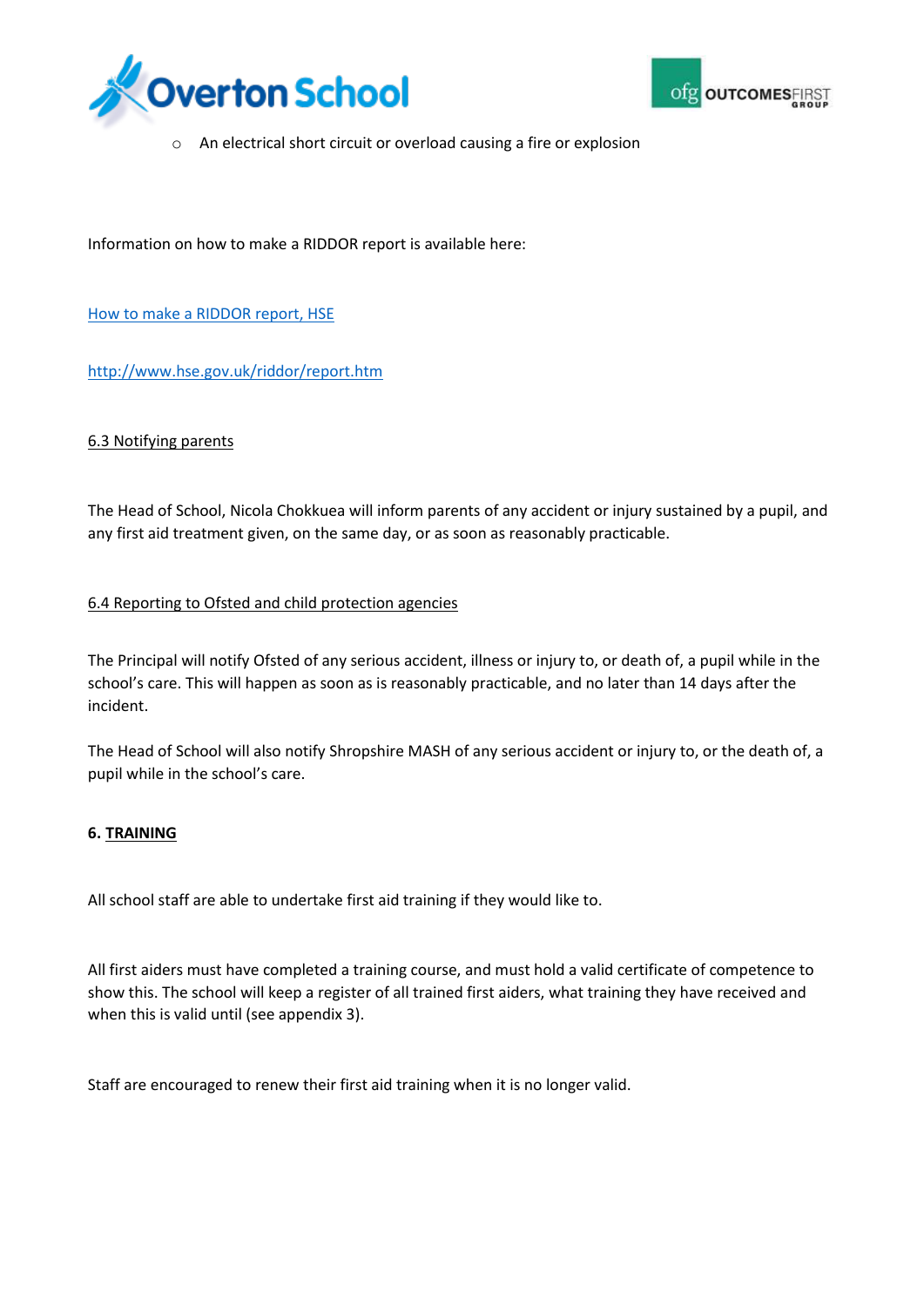



# **7. MONITORING ARRANGEMENTS**

This policy will be reviewed by the Head of School every 2 years. At every review, the policy will be approved by the Reginal Director.

# **8. LINKS WITH OTHER POLICIES**

This first aid policy is linked to the

- Health and safety policy
- Risk assessment policy
- Policy on supporting pupils with medical conditions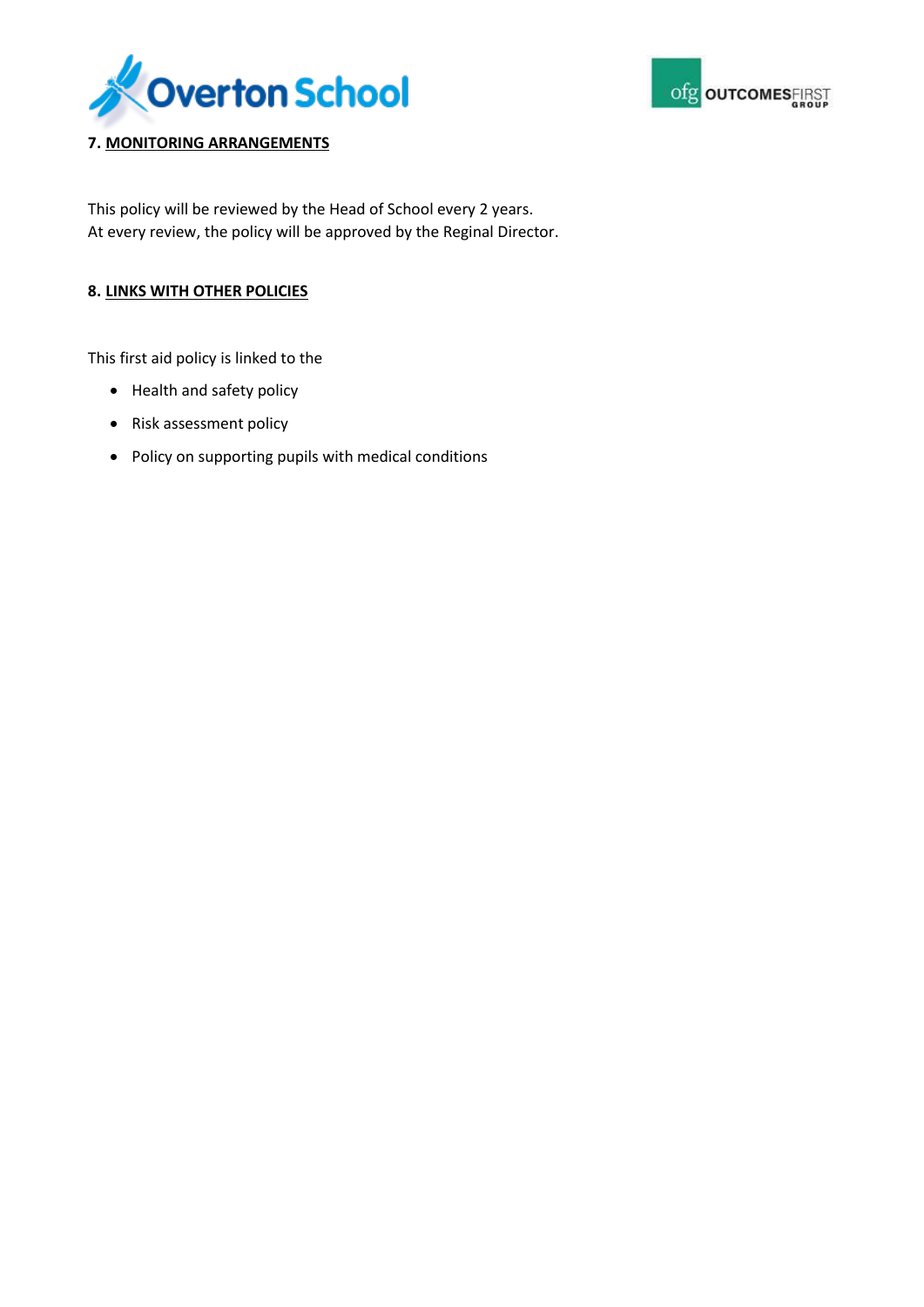



# **9. APPENDIX 1: LIST OF APPOINTED PERSON(S) FOR FIRST AID AND/OR TRAINED FIRST AIDERS**

| Staff member's name  | Role                   | <b>Contact details</b>          |
|----------------------|------------------------|---------------------------------|
| <b>Martin Leese</b>  | <b>English Teacher</b> | martin.leese@brynmelyncare.com  |
| <b>Richeard Lort</b> | <b>United Learning</b> | richeard.lort@brynmelyncare.com |
| Nathan Garner        | Art                    | nathan.garner@brynmelyncare.com |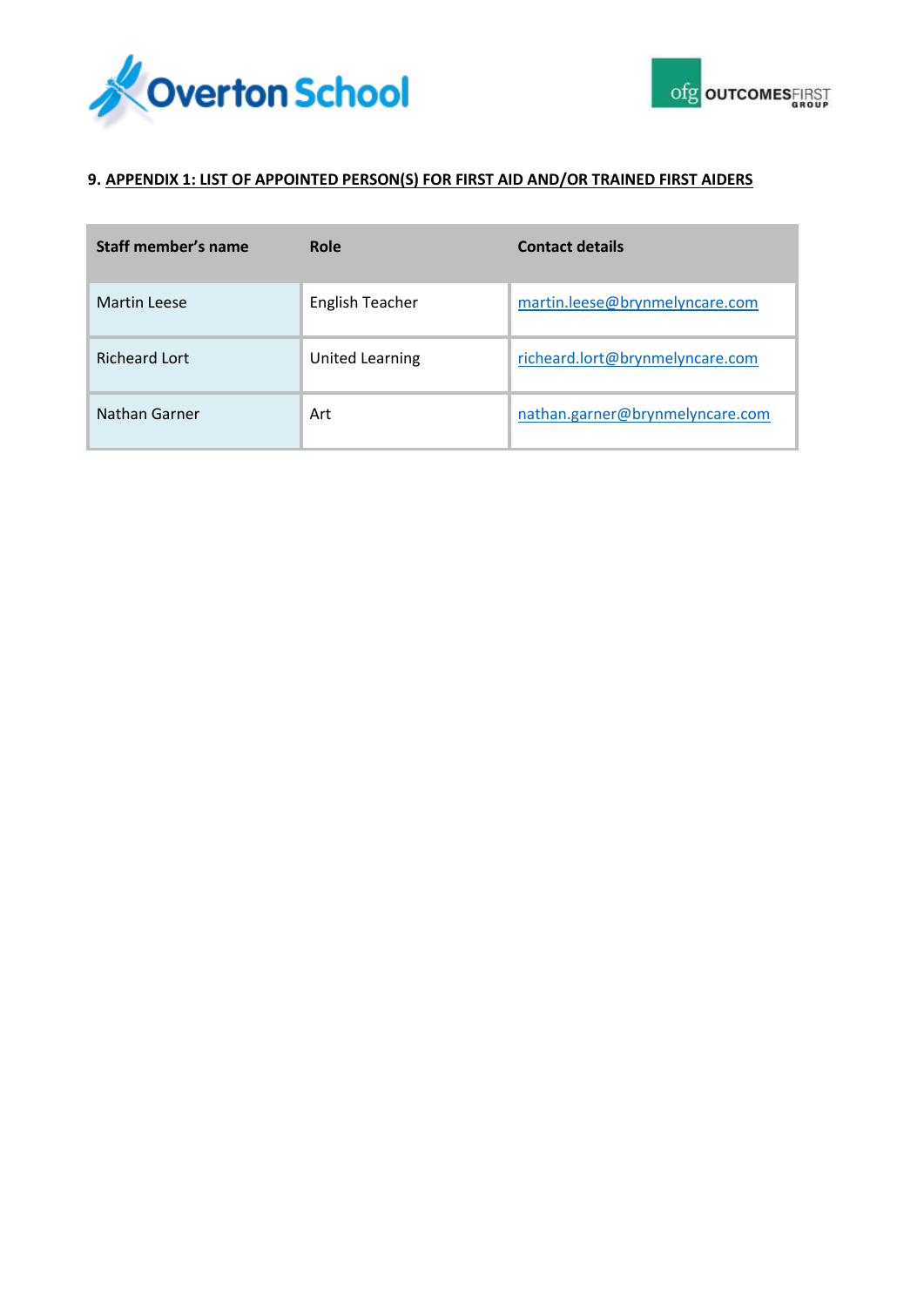



# **1. APPENDIX 2: ACCIDENT REPORT FORM**

| <b>Name of injured</b><br>person                                                                                                                            |                                                                                                                | Role/class                     |  |
|-------------------------------------------------------------------------------------------------------------------------------------------------------------|----------------------------------------------------------------------------------------------------------------|--------------------------------|--|
| Date and time of<br>incident                                                                                                                                |                                                                                                                | <b>Location of</b><br>incident |  |
| <b>Incident details</b>                                                                                                                                     |                                                                                                                |                                |  |
|                                                                                                                                                             | Describe in detail what happened, how it happened and what injuries the person incurred                        |                                |  |
| <b>Action taken</b>                                                                                                                                         |                                                                                                                |                                |  |
| Describe the steps taken in response to the incident, including any first aid treatment, and what happened<br>to the injured person immediately afterwards. |                                                                                                                |                                |  |
| Follow-up action required                                                                                                                                   |                                                                                                                |                                |  |
| of the incident happening again                                                                                                                             | Outline what steps the school will take to check on the injured person, and what it will do to reduce the risk |                                |  |